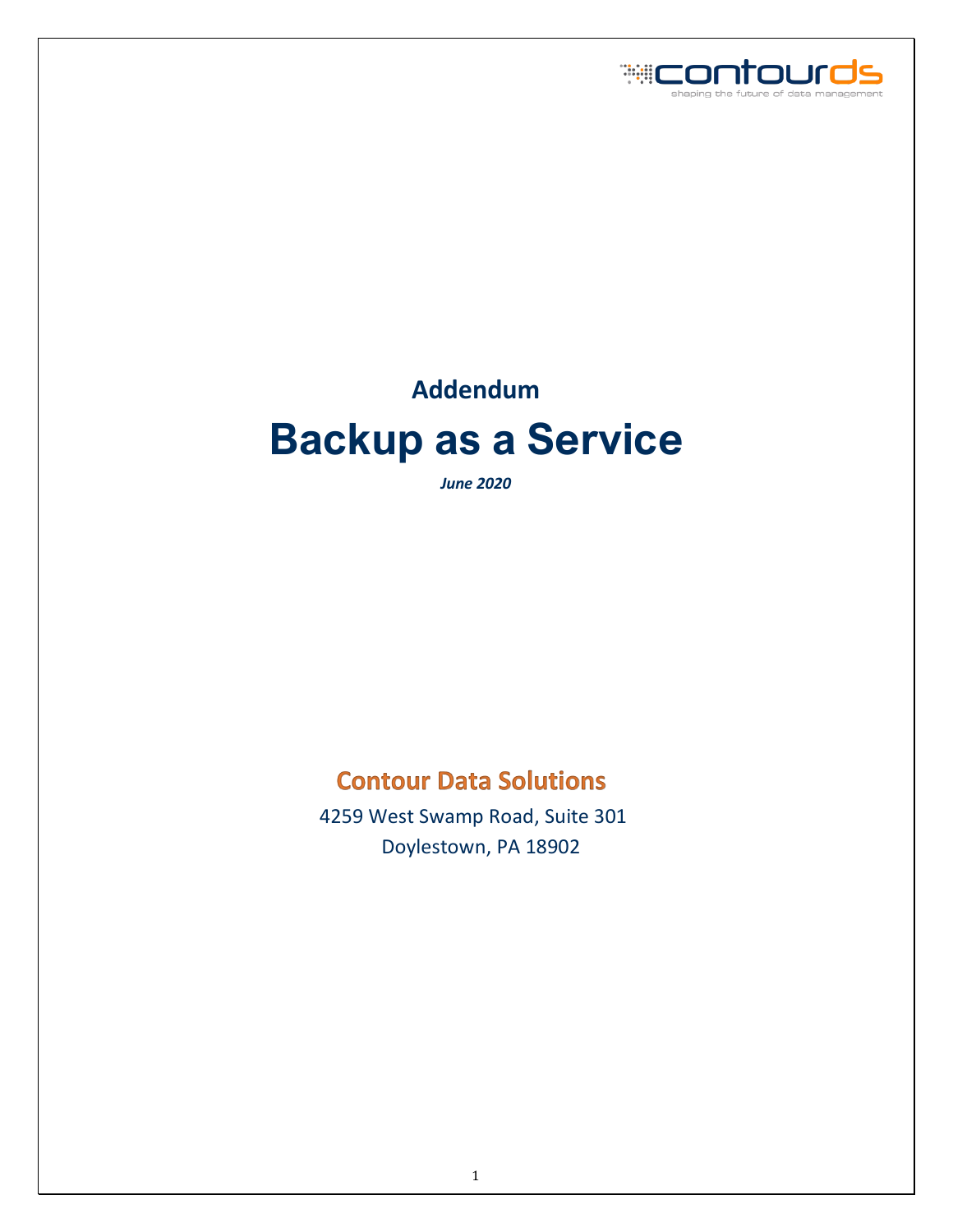

This Backup as a Service Addendum (this "Addendum") is subject to and part of the Contour Master Cloud and Managed Services Agreement (the "Agreement") between Contour Data Solutions LLC ("Contour") and Customer. Any capitalized terms that are not defined in this Addendum shall have the meanings set forth in the Agreement.

#### **1. Description of Services**

- **a.** Contour offers cloud-based Customer-managed backup and recovery services ("Recovery Services") designed to Customer's backed-up Contour Cloud and on-premises data and systems. This Addendum outlines the terms and conditions for the Recovery Services which may be selected and configured by Customer through the Cinch Portal. Additionally, Contour and Customer will mutually agree to a Service Order and applicable RACI chart. Customer will configure the specific backup policies, including the Customer equipment and systems to be backed up ("Protected Systems"), the Recovery Point Objective, and Recovery Time Objective. The "Recovery Point Objective" or "RPO" is the point in time from which data can be restored from Protected Systems (e.g., all data older than three days old). The "Recovery Time Objective" or "RTO" is the period it will take to restore the data from Protected Systems (e.g., within twenty-four hours).
- **b. CUSTOMER IS SOLELY RESPONSIBLE FOR SELECTING AND CONFIGURING RECOVERY SERVICES, INCLUDING SELECTING PROTECTED SYSTEMS, THAT ARE APPROPRIATE TO ITS NEEDS. CONTOUR SHALL HAVE NO RESPONSIBILITY WHATSOEVER FOR CUSTOMER'S SELECTIONS AND CONFIGURATIONS.**
- **c.** The Recovery Services back up and replicate Protected Systems to the Contour cloud. When requested by Customer, Contour will restore the Protected Systems back to client control and managed infrastructure.

| <b>Feature</b>                       | <b>Function</b>                                                                   |
|--------------------------------------|-----------------------------------------------------------------------------------|
| Redundancy of the backup<br>service  | The backup can be maintained at two separate locations.                           |
| <b>Automatic replication</b>         | New backups on your primary storage location are mirrored to<br>an offsite vault. |
| <b>Flexible replication policies</b> | Replication can be scheduled or run on demand.                                    |
| <b>End-to-end encryption</b>         | Backup data remains encrypted during transmission to Contour<br>and in storage.   |

#### **d. This service option may be configured by Customer, including the following options:**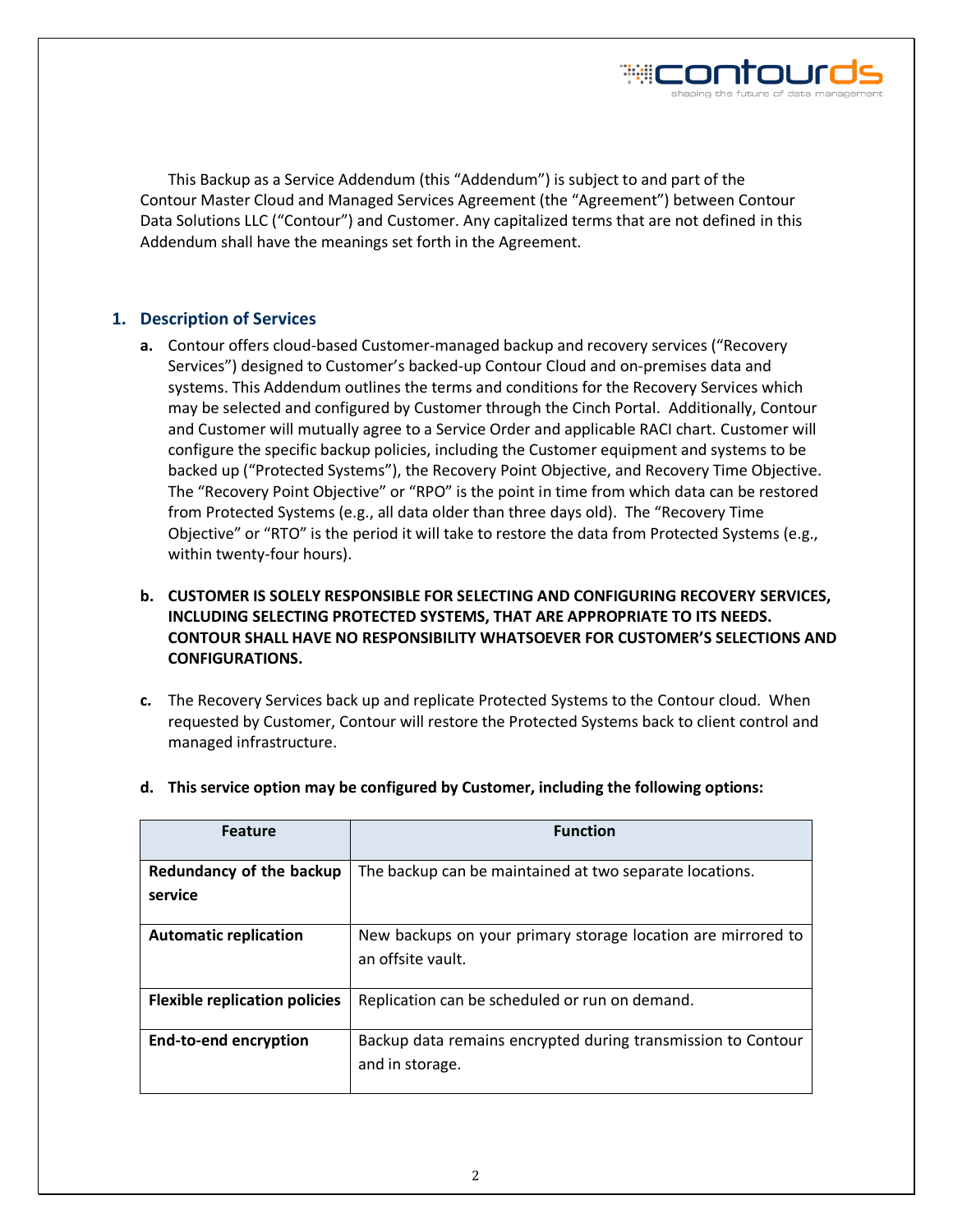| <b>Efficient processing</b> | Block-level delta processing technology replicates only new and<br>changed data blocks. Compression and bandwidth throttling<br>minimize network traffic. |  |  |
|-----------------------------|-----------------------------------------------------------------------------------------------------------------------------------------------------------|--|--|
| <b>Bandwidth throttling</b> | Set bandwidth throttling policy to reduce use of network at<br>specific days or times of day.                                                             |  |  |

- **e.** Customer can choose an RTO of 4-hours or 24-hours. All you need is a computer and an Internet connection to remotely access your recovered systems and data from our secure, purpose-built cloud.
	- (1) Technical Documentation and Training. An on-boarding process is provided for all clients. Documents and hands-on training outlining key concepts with usage examples are available.
	- (2) Service Support. Contour's Command Center Operations will provide support for problems that you report, related to our offerings. The Command Center can be reached by phone at 484.679.2324, or email at [help@contourds.com.](mailto:help@contourds.com) Support may be provided to any client in which Contour or its agents maintain facilities.

#### **f. Contour Backup Service Operations:**

(1) **Service Options:**

#### **Backup-as-a-Service offering is operated and managed by Contour:**

- (i) "Local Back-Up" service allows you to engage Contour to manage regularly scheduled system and data back-ups. The architectural framework of this service also allows you to integrate Contour's Recovery Services into your existing disaster recovery architecture.
- (ii) "Replicated Back-up" allows you to extend the protection of Local Back-up offsite, to the Contour Cloud.
- (iii) If subscribed and contracted with Contour, Cloud-based Virtual Recovery service allows you to select systems that have been replicated to the Contour Cloud and recover them in the Contour Cloud Recovery area.

#### **g. Local Back-up and Management:**

- (1) **Contour will provide the following:** 
	- (i) Escalation management within your organization and with the related hardware and software manufacturers for the products that comprise the backup solution
	- (ii) If contracted, daily health checks with identification of trends including growth and disaster recovery readiness and monthly reporting to actual back-up jobs with recommended changes
- **h.** As a part of this solution you can either purchase the capital assets for local back-up from Contour or acquire them as an operational cost through Contour.
	- (1) **You are responsible for:**
		- (i) Company backup policies
		- (ii) Maintaining Contour compatible back-up and recovery enabled software
		- (iii) Maintaining Contour compatible back up hardware and storage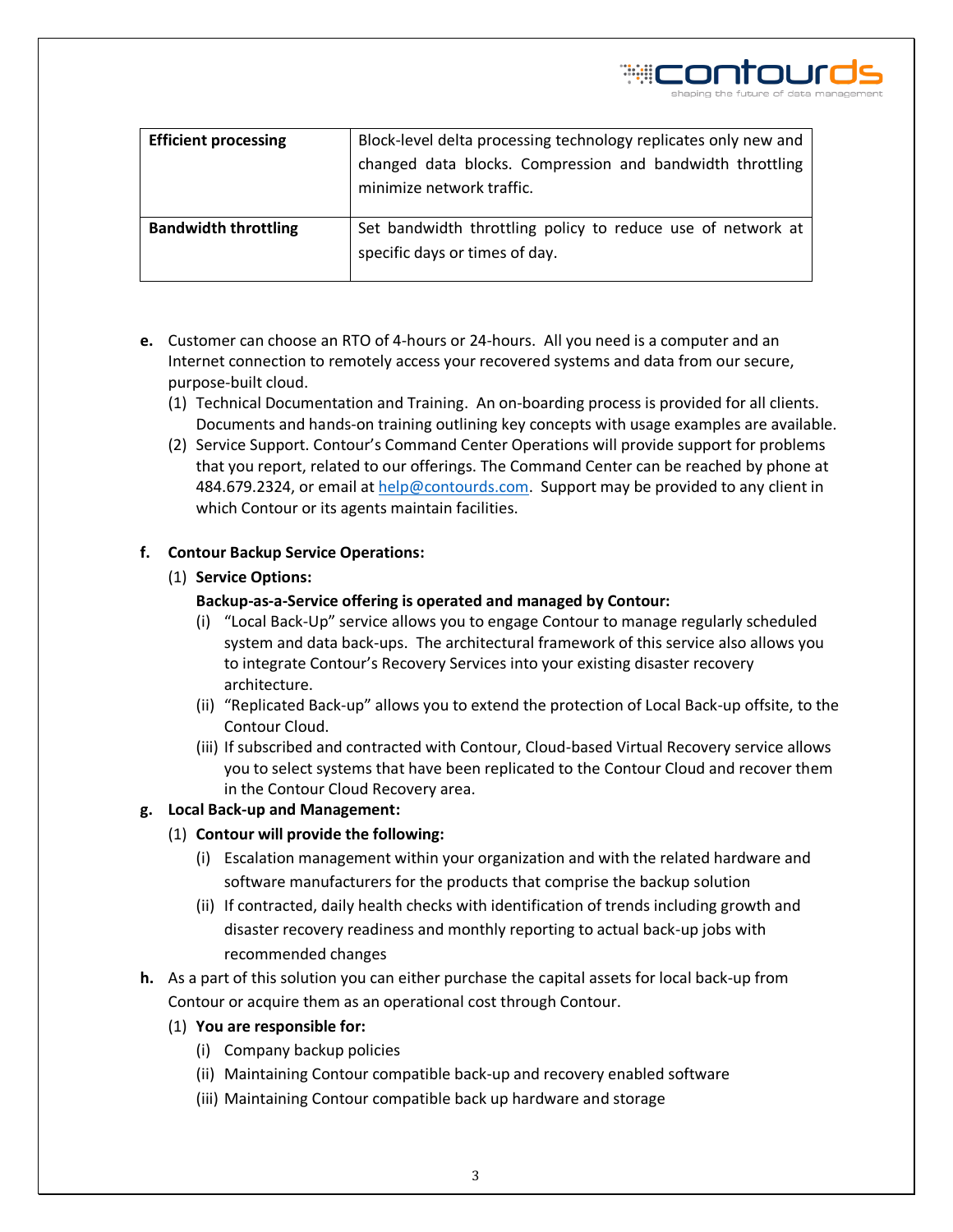- (iv) Maintaining current Support and Maintenance with the hardware and software manufacturer
- (v) Providing sufficient bandwidth at your local facility
- **i.** These components will allow you to back-up locally in your data center and have Contour manage to ensure the solution is performing consistently and as expected.
	- (1) Replicated Back-up to the Cloud
	- (2) If subscribed and contracted with Contour, Contour can provide Veeam or Commvault as a backup engine that operates at the hypervisor level and enables protection of both physical and individual virtual machines and their associated virtual machine disk(s).
	- (3) **Contour will provide the following services with respect to Replicated Back-up:** 
		- (i) Compatible back-up, recovery, and management software
		- (ii) Compatible integrated hardware
		- (iii) Daily management of the replication process to ensure that all necessary data is replicated to the Contour cloud in a consistent state acceptable for recovery in a disaster
		- (iv) Daily health checks with identification of trends including growth and disaster recovery readiness and monthly reporting to actual back-up jobs with recommended changes
		- (v) Support in a recovery scenario to help bring data back from the cloud to either the production site or the recovery site as needed
		- (vi) If subscribed and contracted with Contour, Contour will provide a WAN-optimized technology that will speed back-up operations.
	- (4) You are responsible for:
		- (i) Company backup policies
		- (ii) Maintaining Contour compatible back-up and recovery enabled software
		- (iii) Maintaining Contour compatible back up hardware and storage
		- (iv) Maintaining current Support and Maintenance with the hardware and software manufacturer
		- (v) Providing sufficient bandwidth at your local facility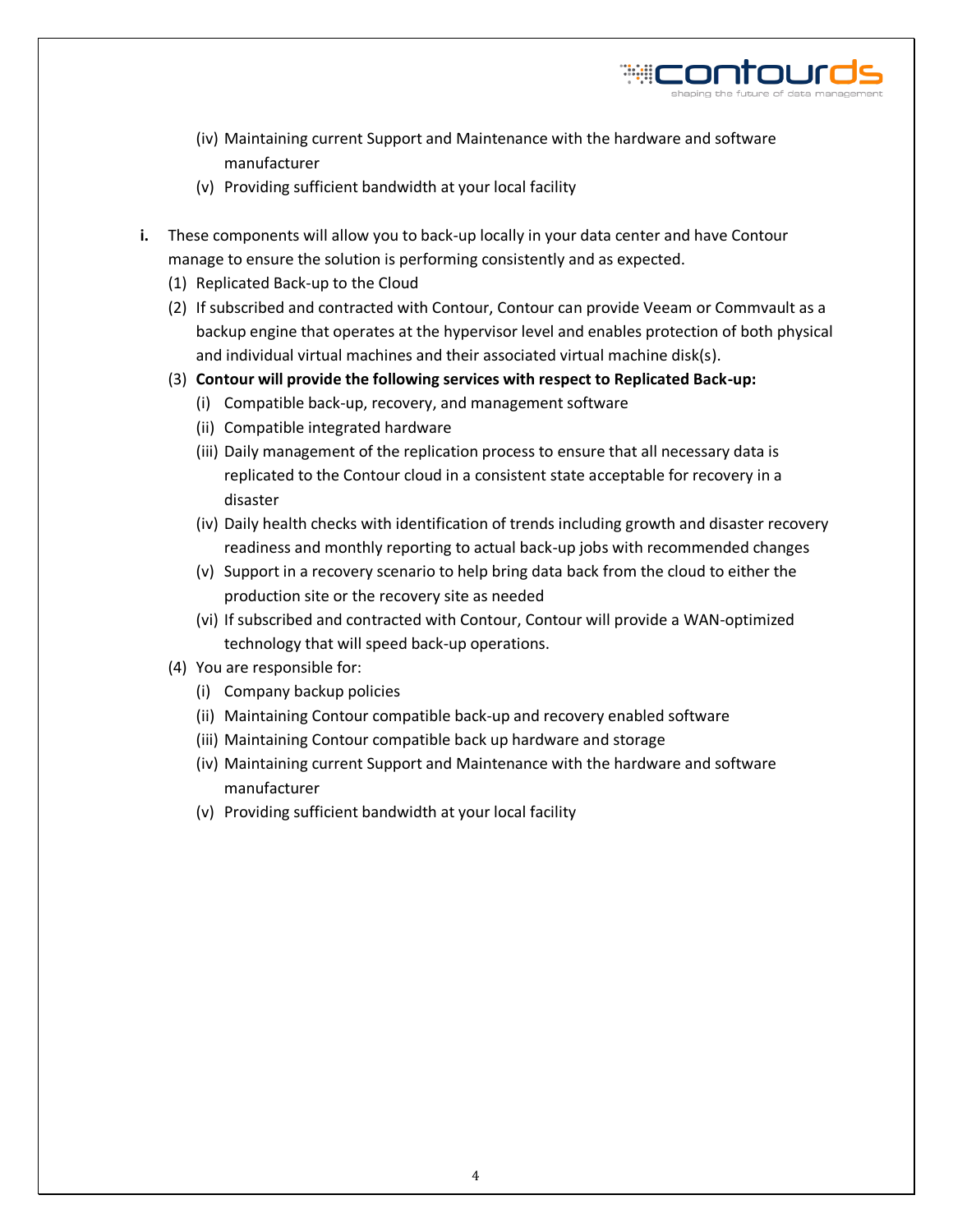#### **2. Fee Schedule**

**a. In the event you subscribe to the Contour Cloud for recovery purposes, the following fee schedule will be applicable:**

₩CONTOU

- (1) Monthly usage fees per server per month
- (2) Based on SLA or Tiers
- (3) Fees include:
	- (i) Internet and Network
	- (ii) Compute
	- (iii) Disk
	- (iv) Managed Services from Contour Recovery

#### **3. Monitoring & Management with Service Levels**

- **a. Monitoring System:** Contour will use system monitoring tools (the "Monitoring Systems") to monitor the Managed Systems. Contour will use an incident management system to automatically create incident tickets and track the management of those incidents.
	- (1) **Monitoring Dashboard/Portal and Business Views:** Contour will provide Customer with access to a dashboard and management portal ("Customer Portal") through which Customer may access incident ticketing information, reports, and trending data with respect to Managed Systems.
	- (2) **Monitoring Services:** Contour's proactive Monitoring Systems and Customer Portal will be available as set forth in this Exhibit. The Monitoring Systems collect and evaluate availability and performance statistics from Managed Systems and present those statistics to Customer via the Customer Portal. In addition to monitoring up/down status of each device with a Managed System, the Monitoring System monitors the critical application attributes that are identified in cooperation with Customer and set forth a Service Order.
	- (3) **Incident Management**: Contour will manage the collection, communication, and escalation of incidents arising as a result of alerts received from the Monitoring System, in accordance with the written standard operating procedures (the "SOPs") agreed upon with Customer in writing and the terms and conditions defined in this document.
- **b. Proactive Management:** Contour will provide the Infrastructure Management Services identified in the applicable Service Order, for the Managed Systems specified in the applicable Service Order. The Infrastructure Management Services may include:
	- (1) **Preventative Maintenances:** Contour will perform appropriate preventative maintenance tasks on Managed Systems. The tasks may include services such as log review, job monitoring, and replication job monitoring, disk defragmentation, virtualization configuration analysis and adjustments, each as further defined in an SOP.
	- (2) **Health Checks:** Health checks are a technical assessment of Customer's existing physical and virtual Managed Systems to ensure that you continue to achieve optimal levels of performance and efficiency. Health checks maximize the return on your investments and provide a proactive, in-depth understanding of the performance level across your network, servers, storage systems, and backup systems. Contour staff will provide daily health checks in accordance with the applicable SOP to ensure that all critical components of your environment are physically inspected and affirmed operational by one of its team members.
- **c. Performance Tracking/Reporting:** Contour will regularly monitor and analyze the performance and utilization data from Managed Systems, to identify trends and tuning opportunities with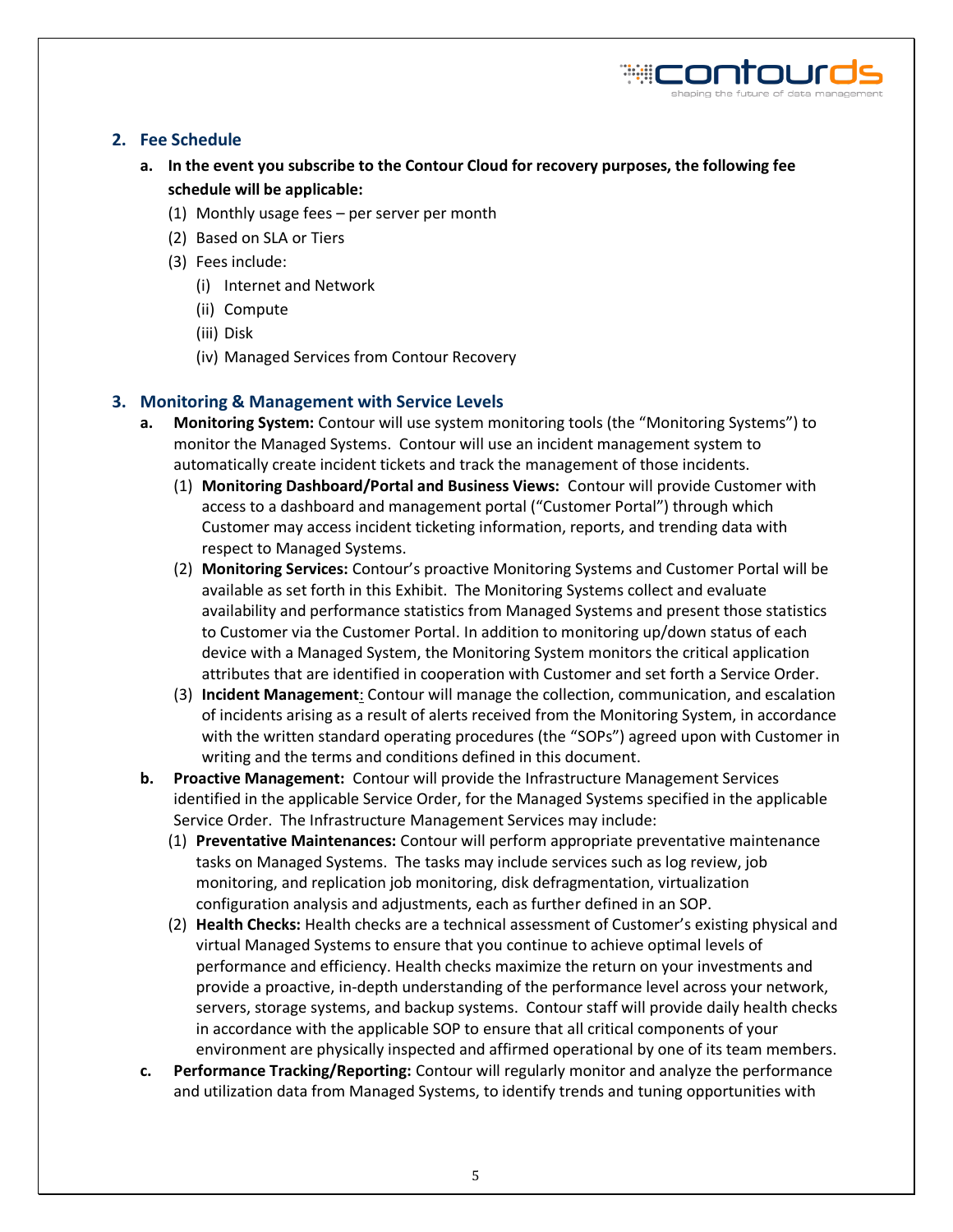respect to Managed Systems. That data will be shared with Customer on an ad hoc basis, and on a monthly management report, which reviews the service level status and service support delivery of Managed Systems. As reasonably requested by Customer, Contour will provide reports regarding the performance, capacity, availability, and incidents for of all Managed Systems. Contour and Customer will also meet as reasonably requested by Customer to review the status of the account.

**ACOOTOLI** 

- **d. Remediation Services:** For incidents that have been detected and reported to Contour by the Monitoring Systems ("Incidents"), Contour will provide the first level response. Contour will provide this response in accordance with a Customer-provided run book, which has been reviewed and accepted by Contour (not to be unreasonably withheld, conditioned, or delayed). Customer hereby authorizes Contour to open support tickets for Customer with Customer's internal escalation resources and/or third parties required for resolution (including, but not limited to, manufacturers, service providers, and telecommunications carriers). Contour will work to remediate Incidents, as set forth in the applicable Service Order and the SOPs. Customer may engage Contour to manage the troubleshooting and resolution of other issues, on a time and materials basis or as part of an established retainer-based Service, in either case as set forth in one or more SOWs.
- **e. Standard Operating Procedures:** The SOPs will contain prioritization levels associated with specific events, business requirements, and other management and support criteria designated by Customer. The SOPs will specify the prioritization definitions outlined in Help Desk Procedures, the SOPs will govern the escalation and issue management process.
- **f. Periodic Review Meetings:** The Contour employee that is dedicated to managing Customer's account ("Account Manager") may from time to time meet with stakeholders from Customer and other members of the Contour support team to review reports, identify meaningful trends, and to discuss the priorities and concerns of all parties. These meetings are designed to last from one to two hours, and may be held at Customer's location, by telephone, and/or as otherwise mutually agreed by the parties.
- **g. Infrastructure as a Service:** All hardware provided by Contour that is not sold or leased to Customer pursuant to a Service Order, is the sole property of Contour and will remain so for the Term.
- **h. Equipment Location Use and Repair:** If Contour-provided Managed Systems are located other than at a Contour-owned or Contour-managed location (collectively, "Off-Premises Contour Equipment"), then Customer agrees to the terms and conditions herein. Customer will maintain and use Off-Premises Contour Equipment only at the location shown on the applicable Service Order. Customer agrees that it will not move Off-Premises Contour Equipment from that location without the advanced written approval of Contour. Customer is solely responsible for maintaining all Off-Premises Contour Equipment in good repair and proper working order. Customer is solely responsible for maintaining a safe and sufficient operating environment and protecting all Off-Premises Contour Equipment from damage of any kind whatsoever. Customer will continue to make all required payments to Contour in the event of any loss, damage, or destruction of any Off-Premises Contour Equipment, including if such equipment is rendered inoperable or is destroyed. Customer will not modify or make alterations or attachments to any Off-Premises Contour Equipment without prior written authorization from Contour. Customer acknowledges and warrants that Contour, or its agents shall have the right to inspect any Off-Premises Contour Equipment during Customer's normal business hours without notice to Customer at such Off-Premises Contour Equipment's current location. Customer will cooperate with Contour or its agents as necessary to complete regular maintenance and repair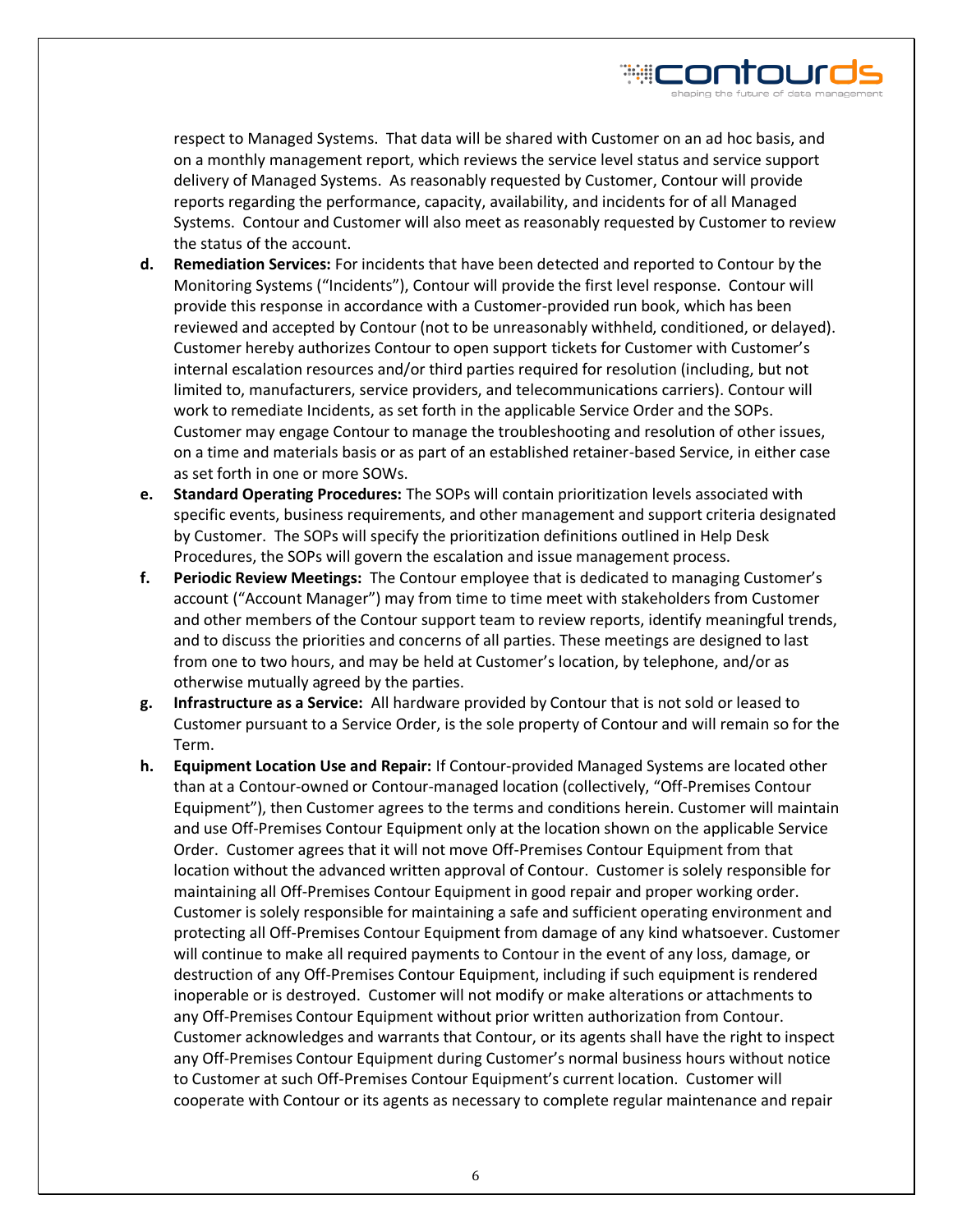activities of Off-Premises Contour Equipment. Upon termination or expiration of the applicable Service Order, Customer will return all Off-Premises Contour Equipment to Contour in substantially the same condition as when such equipment was provided to Customer, normal wear and tear expected. Customer acknowledges and agrees that Contour will invoice Customer, and Customer will pay, for all repairs or replacements to Off-Premises Contour Equipment.

**i. Insurance:** During the Tern, Customer will procure and maintain property insurance covering all Off-Premises Contour Equipment at Customer's sole expense, naming Contour or its designee as the sole loss payee, for the full replacement value of the Off-Premises Contour Equipment, and general liability insurance listing Contour or its designee as an additionally insured. Customer will furnish Contour with proof of insurance upon request. If Customer is unwilling or unable to provide proof of insurance, Contour will procure such insurance for the Off-Premises Contour Equipment and add the cost of such insurance to the amounts due from Customer under this agreement. All changes to such insurance must disclosed in writing to Contour within thirty (30) days of Customer becoming aware of such changes. Customer hereby irrevocably appoints Contour as its attorney-in-fact to make claim for, receive payment of and execute and endorse all documents, checks or drafts for loss or damage under any insurance policy insuring the Off-Premises Contour Equipment.

#### **4. Service Level Agreement**

- **a.** Contour will provide certain aspects of the Infrastructure Management System to Customer in accordance with the following Service Level Agreement (this "SLA").
- **b. System Availability**
	- (1) "Available" or "Availability" means the time (in minutes) that the system being measured could establish a network connection and that its material features and functions are up, running, and operationally functional. "Excluded Downtime" means the time (in minutes) that the system being measured is not Available, to the extent caused by
	- (2) Customer-provided hardware, software, or other equipment not provided by or certified by Contour; (B) Customer-provided or Customer-leased local area networks or ISP connections; (C) modifications made by Customer without Contour's prior written approval; (D) use of the system by Customer, its employees, agents, or contractors, in ways not authorized by this Addendum; (E) Maintenance Downtime, as defined below; (F) Customer's failure to use sufficient, redundant power sources or Internet connectivity; (G) a Force Majeure event as provided herein (H) any other system outside of Contour's control. "Maintenance Downtime" means scheduled repairs, maintenance, upgrades, or deployments related to Contour's equipment, network, or facility, and other events agreed upon in advance by Contour and Customer. "Total Minutes" shall mean the number of minutes in the applicable calendar month.

**"Percent Available"** will be calculated as follows: ((Availability / (Total Minutes – Excluded Downtime)) x 100).

#### **c. Monitoring System**

- (1) In each calendar month during the Term, the Percent Available for the Monitoring Systems will be 99.99%.
- **d. Ticketing System**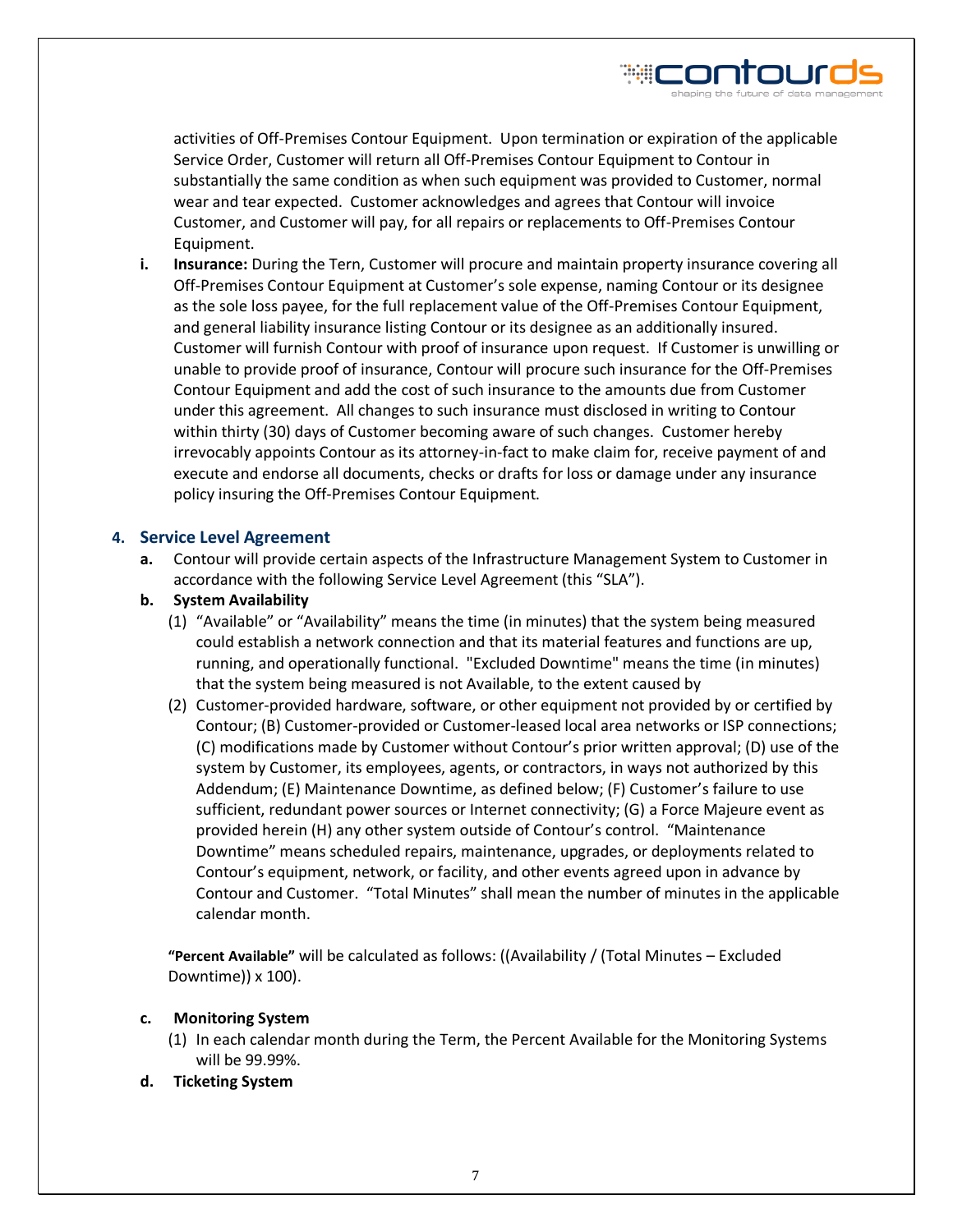(1) In each calendar month during the Term, the Percent Available for the Customer Portal will be 99.99%.

#### **e. Managed Data Center and internal Network Availability**

(1) In each calendar month during the Term, the Percent Available for the network within the locations used to store Managed Systems ("Data Center") will be 99.99%.

#### **f. Redundant Devices**

(1) In each calendar month during the Term, the Percent Available for each Redundant Device managed by Contour will be 99.99%.

#### **g. Device Availability**

(1) In each calendar month during the Term, the Percent Available for each Non-Redundant Device managed by Contour will be 50.00%.

#### **h. Non-Standard Equipment**

(1) Customer may require Contour to manage or support hardware and/or software products for which Contour does not typically provide support as part of the Infrastructure Management Services (collectively, "Non-Standard Equipment"). Contour shall not be responsible under this SLA or this Addendum for the Availability or functionality of any Non-Standard Equipment, and Customer shall not be eligible for credits under this SLA for the failure of any Non-Standard Equipment.

#### **i. Security**

(1) Contour shall use commercially reasonable efforts to secure: (i) the Data Centers and networks contained therein; and (ii) Managed Systems (including testing and deploying security patches and fixes, where appropriate).

#### **j. Failure to Meet SLA**

(1) In a calendar month where Contour fails to meet any expressly stated service level commitment in this Section 3, Customer will give Contour written notice thereof no later than ten (10) business days after the end of such calendar month. Contour will investigate such failure promptly after its receipt of notice.

#### **5. Response Time SLA for Remediation Services**

**a.** Beginning forty-five (45) days after the Acceptance Date and continuing for the Term, Contour will respond to issues relating to the Infrastructure Management Services, in accordance with the tables below and based on the priority of the issue. Contour is not responsible for issues caused by any of the items within the definition of Excluded Downtime ("Excluded Issues").

#### **b. Initial Response SLA**

(1) Contour will initially respond to issues reported by the Monitoring Systems, in accordance with the following table.

| <b>SLA</b> | <b>Criteria</b>                                 | <b>Initial Response Commitment Level</b> |
|------------|-------------------------------------------------|------------------------------------------|
| Response   | Initiate response to monitoring system<br>alert | <15 minutes response                     |

(2) In a calendar month where Contour fails to initially respond to an issue within the Initial Response Commitment Level above, Customer will give Contour written notice thereof no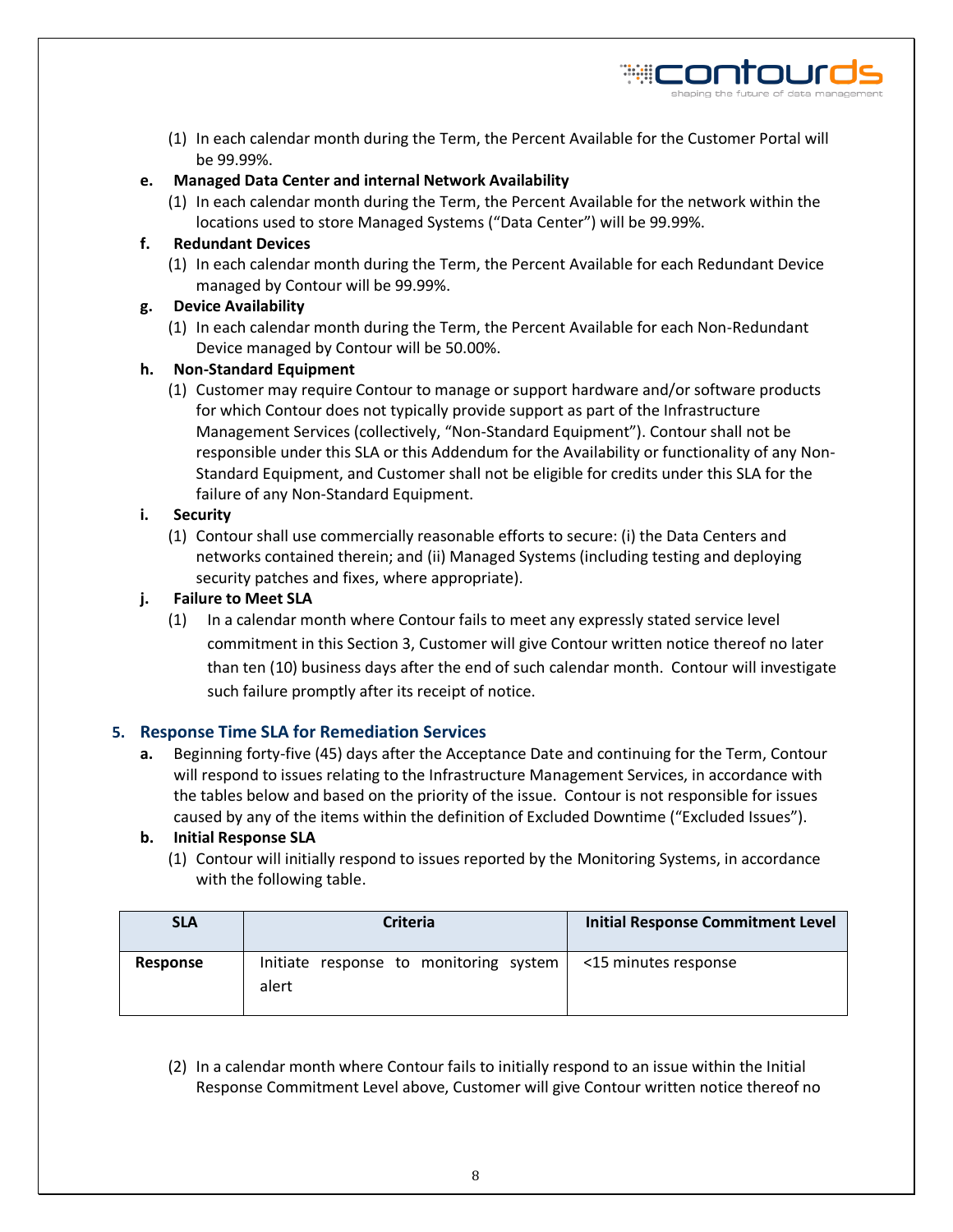

later than ten (10) business days after the end of such calendar month. Contour will investigate such failure promptly after its receipt of notice.

#### **c. Incident Management and Escalation SLA**

(1) Contour will acknowledge and escalate issues reported by the Monitoring Systems, in accordance with the following table.

| <b>Priority</b>      | <b>Status</b> | <b>Action</b>                              | <b>Time</b> | <b>Escalation</b> |
|----------------------|---------------|--------------------------------------------|-------------|-------------------|
| <b>P1 - Critical</b> | Unassigned    | Response/Acknowledgement                   | 15 minutes  | NOC Tier 1        |
| <b>P1</b>            | Assigned      | NOC escalates to Tier 2                    | 15 minutes  | NOC Tier 2        |
| <b>P1</b>            | Assigned      | Tier 2 calls Engineer                      | 30 minutes  | Engineering       |
| <b>P1</b>            | Assigned      | 1 hour<br><b>Crisis Management Process</b> |             | <b>CRISIS</b>     |
| <b>Priority</b>      | <b>Status</b> | <b>Action</b>                              | <b>Time</b> | <b>Escalation</b> |
| P2 - High            | Unassigned    | Response/Acknowledgement<br>15 minutes     |             | NOC Tier 1        |
| P <sub>2</sub>       | Assigned      | NOC escalates to Tier 2<br>1 hour          |             | NOC Tier 2        |
| P <sub>2</sub>       | Assigned      | Tier 2 calls Engineer                      | 4 hours     | Engineering       |
| <b>Priority</b>      | <b>Status</b> | <b>Action</b><br><b>Time</b>               |             | <b>Escalation</b> |
| P3 - Low             | Unassigned    | Response/Acknowledgement                   | 15 minutes  |                   |
| P <sub>3</sub>       | Assigned      | 8 hours<br>NOC escalates to Tier 2         |             | NOC Tier 2        |
| P <sub>3</sub>       | Assigned      | Tier 2 calls Engineer                      | 24 hours    | Engineering       |

(2) In a calendar month where Contour fails to acknowledge or escalate an issue within the time set forth above, Customer will give Contour written notice thereof no later than ten (10) business days after the end of such calendar month. Contour will investigate such failure promptly after its receipt of notice.

#### **Priority Definitions**

| <b>Priority Level</b> | <b>Criteria</b>                                                                         |
|-----------------------|-----------------------------------------------------------------------------------------|
| <b>Priority 3</b>     | Managed Systems is not Available, but with minor operational variances<br>(e.g., bugs). |
| <b>Priority 2</b>     | Managed systems are partially unavailable                                               |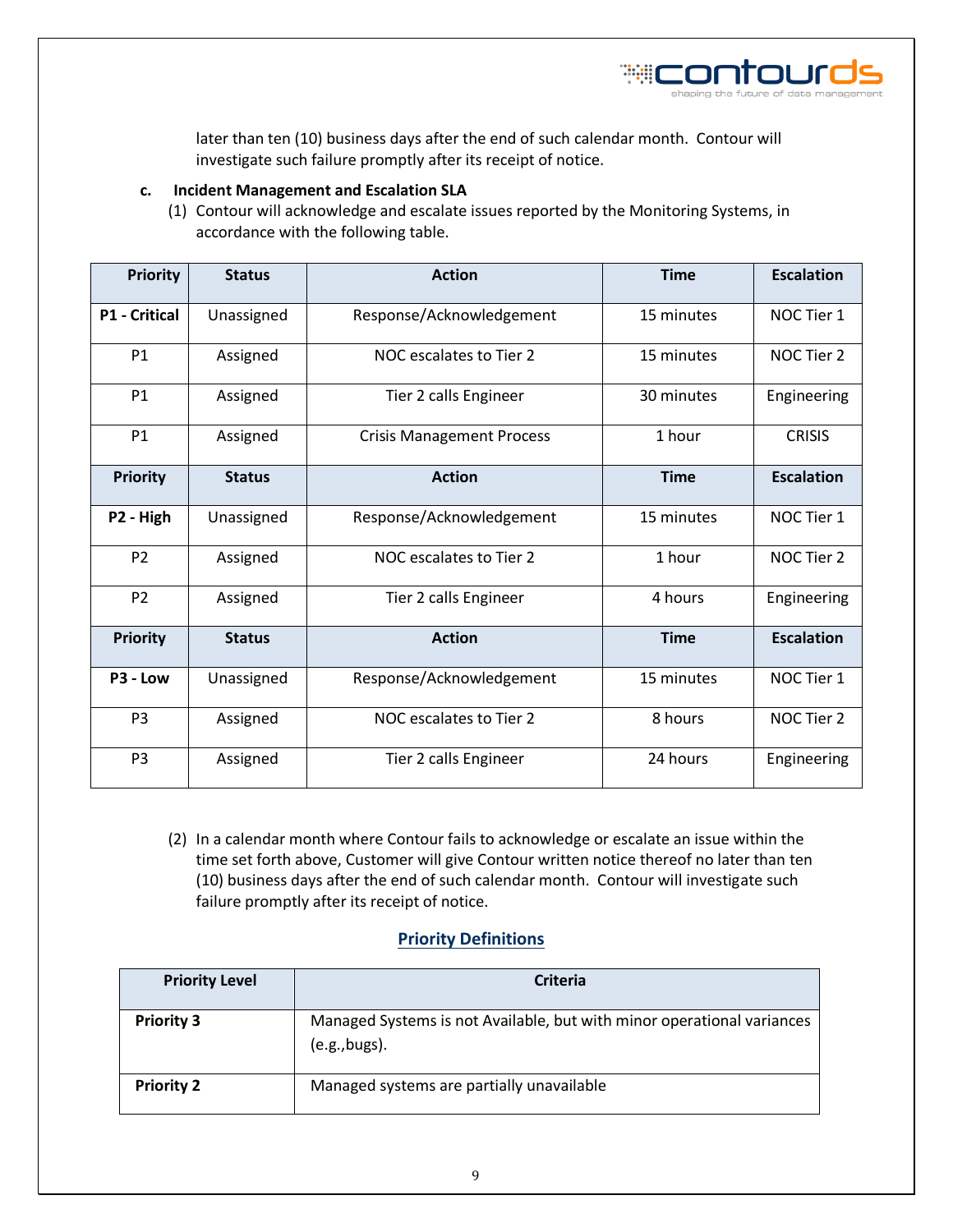|  | ₩⊂ontourd |  |                                       |  |
|--|-----------|--|---------------------------------------|--|
|  |           |  | shaping the future of data management |  |

| <b>Priority 1</b> |  |
|-------------------|--|
|-------------------|--|

#### **Priority 1** Managed Systems are completely unavailable

#### **d. Knowledge Management SLA**

- (1) For each issue responded to in accordance with this Section 4, Contour will record relevant information in its incident management system and provide access to Customer upon request. In addition, for each calendar month, Contour will deliver a report to Customer that summarizes all issues in such month, by no later than seven (7) days after the end of such month.
- (2) In a calendar month where Contour fails to perform its obligations in this subsection d, Customer will give Contour written notice thereof no later than ten (10) business days after the end of such calendar month. Contour will investigate such failure promptly after its receipt of notice.

#### **6. Excluded Issues**

**a.** Contour is not required to provide support for Excluded Issues. Contour may, in its sole discretion, provide support for Excluded Issues, and Customer will pay for all such support at Contour's then-standard hourly rate. Contour is not responsible for Customer's failure, for any reason, to respond to alerts or incidents escalated by Contour in accordance with this Addendum.

#### **7. Customer Responsibilities**

#### **a. Customer alone is responsible for**:

- (1) Designating a qualified liaison between itself and Contour.
- (2) Providing Contour with the names of persons (and alternates) responsible for technical, administrative, and contact matters.
- (3) Obtaining licenses and complying the terms thereof for all software utilized on Customer's equipment and environments.
- (4) All communications with Customer's end users, whether for technical support, business relations or any other purpose; and
- (5) If applicable, providing Contour with a list of end users for service and/or support.

#### **8. Transition Services**

If Customer requests (which must be made before the termination or expiration of the applicable Service Order), then Contour, for a commercially reasonable period of time (not to exceed thirty (30) days) will provide assistance to Customer in the transfer of Customer's Managed Systems to a third party or to a Customer site (the "Transition Services"). Such Transition Services will be rendered by Contour and paid for by Customer on a time and material basis, plus all reasonable and necessary travel and living expenses. Promptly after Customer's request (which must be made no later than thirty (30) days after the end of the applicable Service Order), Contour will provide Customer with all of Customer's data in Contour's possession, at no expense to Customer.